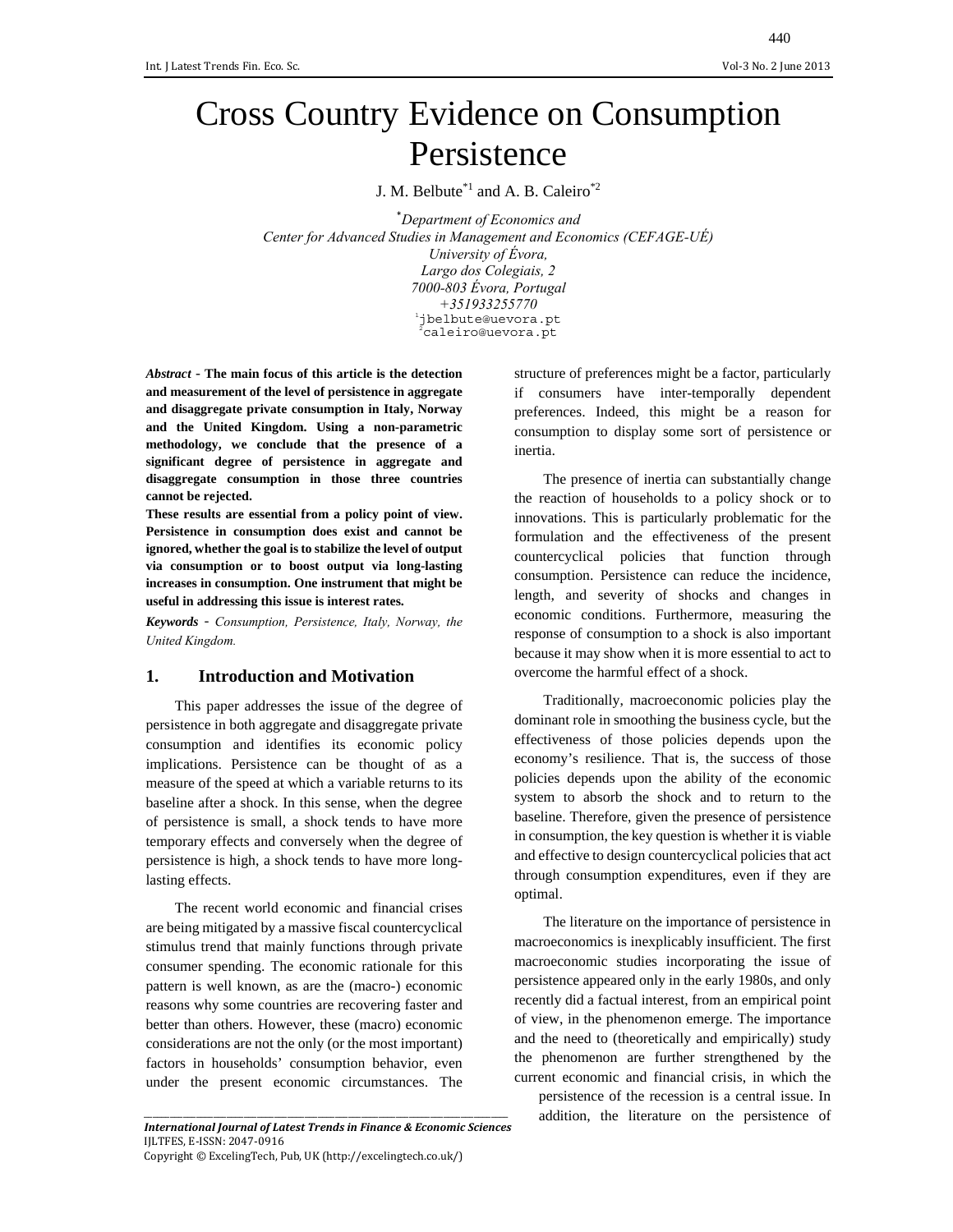consumer habits has recently also gained some relevance in psychology and marketing.

The first studies that explicitly considered the importance of persistence were of a macroeconomic nature and began by highlighting the role of both staggered wage-setting and staggered price-setting as a source of persistent real effects of monetary shocks (Taylor 1980; Rotemberg and Woodford 1997; Huang and Liu 2002)<sup>1</sup>. On the other hand, given the alleged inability of standard real business cycle models to reproduce the evolution of output shown under realworld conditions (Cogley and Nason 1995), the inertial hypothesis was also used to explain the (strong) persistence of output that was observed in reality (Bouakez and Kano 2006; Maury and Tripier 2003). However, this development did not lead to a consensus, and the possibility of monetary policy shocks affecting aggregate output remained central to the debate. Indeed, the persistence of shocks on aggregate output has been, and still is, one of the issues most often subject to examination, and this will probably be the case for some time.

Multiple theoretical explanations have been proposed for the empirical evidence that monetary policy shocks can have a permanent effect on aggregate output (or unemployment). These explanations include imperfect information and shortrun nominal price stickiness (Kiley 2000; Wang and Wen 2006). Furthermore, Jonsson (1997), Lockwood (1997) and Svensson (1997) have analyzed the consequences of inflation contracts on output or unemployment persistence. All these studies share the idea that, whether or not price rigidity is responsible for output or unemployment persistence, this should be seen as an empirical issue rather than a theoretical one.

Another interesting consequence of output persistence is that it may invert the political business cycle, which is typically associated with depressions at the beginning of the mandate followed by preelection inflationary expansion (Gärtner 1996,1999; Caleiro 2009). Quite recently, increased interest in analyzing the persistence of output and inflation has been registered, and this has included studies of their relationship with the degree of openness of the economies (Guender 2006), the exchange-rate regime (Giugale and Korobow 2000) or the structural changes in the preferences of consumers, firms or policymakers.

The literature on inter-temporally dependent preferences is a well-built microeconomic theoretical basis for inertial behavior and, therefore, for persistence. Indeed, in a seminal work, Dusenberry (1949) called attention to the importance of past consumption on the current consumption level of households. Ryder and Heal (1973) and Constantinidies (1990) show that when instantaneous well-being is determined by both the current level of consumption (through the level effect) and its past level (through the habit or persistence effect) throughout a process of 'learning-by-consuming', the inter-temporal dependent preferences might cause permanent cyclical consumption behavior along its time path. This hypothesis, built upon the importance of habits, has also been tentatively used to explain the behavior of the growth rate and of the savings rate during a recession (Carroll 2000; Wendner 2000). Moreover, Belbute and Brito (2008) show that the presence of the inertial effect can not only lower the long-run equilibrium level for natural capital and the growth rate of the economy but also reduce the effectiveness of an environmental policy that is meant to improve environmental quality as well as sustainability.

In addition, in the literature in the fields of psychology and marketing, the study of habits has gained relevance but has not, to the best of our knowledge, been explored in terms of its relationship with persistence. Belbute and Caleiro (2009) may be viewed as a first step towards explaining how the behavior of consumers in a country with specific psychosocial consumption habits may lead to the persistence of consumption at an aggregate level.

The goal of our article is to contribute to the design of public countercyclical policies that act through private aggregate and disaggregate consumption. We do so by measuring the degree of persistence associated with private consumption (by type) for Italy, Norway and the United Kingdom. This allows us to highlight the influence that differences in preferences and cultures (Latin, Nordic and Anglo-Saxon) might have on the level of persistence.

Our article extends the literature by measuring the degree of private consumption persistence using one of two different approaches, depending on whether the corresponding time series exhibits stationary or nonstationary behavior. In the first case, persistence is

<sup>&</sup>lt;sup>1</sup>See also Ascari (2003) for a critique of the real role of staggered wage-setting and staggered price-setting as sources of inertia.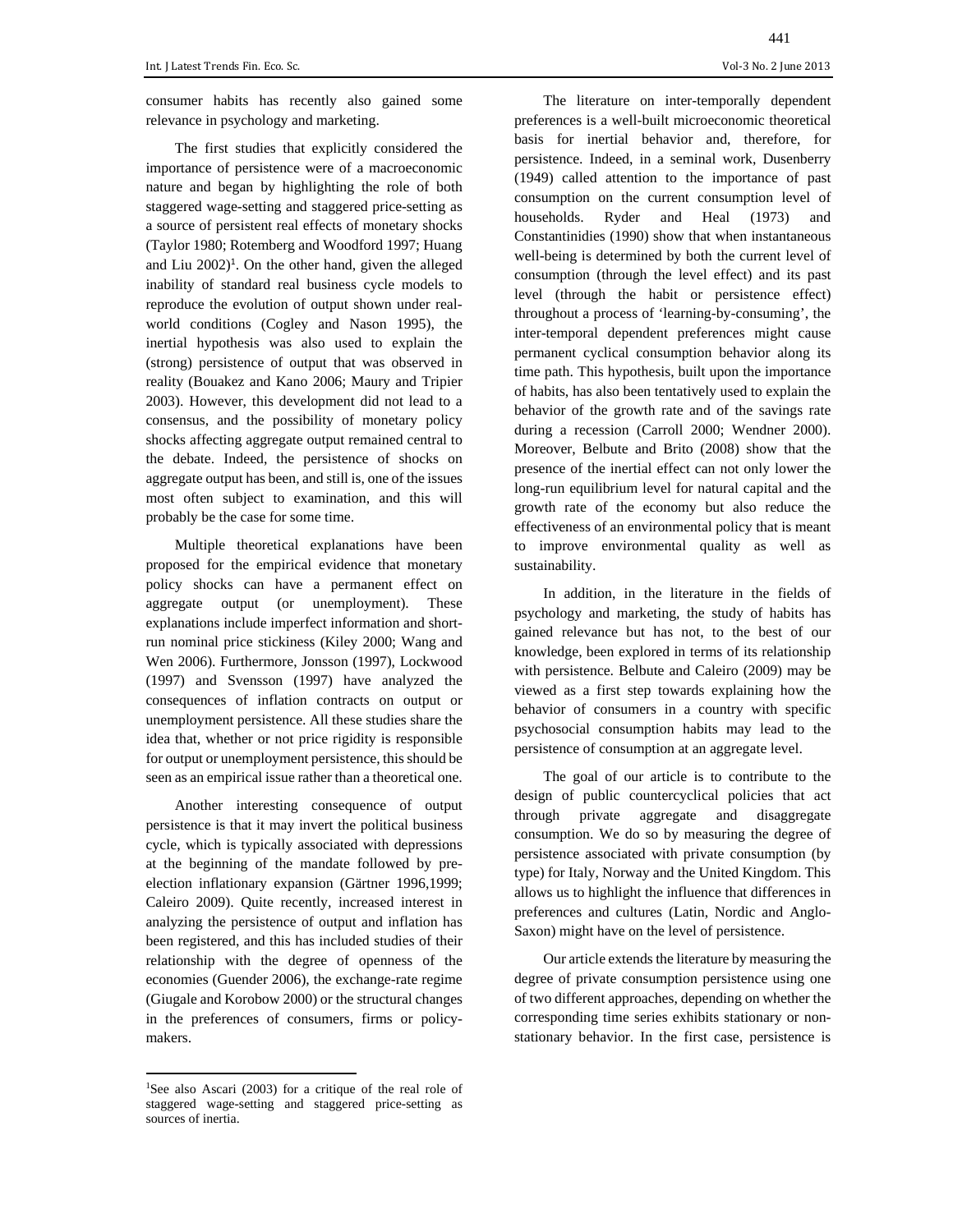measured by estimating the sum of the auto-regressive coefficients of the appropriate autoregressive models. However, when the null hypothesis of a unit root cannot be rejected, persistence cannot be measured using the standard time series analysis. By definition, when the time series exhibits nonstationary behavior, it does not revert to its mean, and thus, it does not exhibit inertial behavior. In this case, we will measure persistence using a nonparametric methodology proposed by Marques (2004) and Dias and Marques (2010). This new measure of persistence can be defined as the unconditional probability that a stationary stochastic process will not cross its mean during time t.

Our results show that we cannot reject the presence of a significant level of persistence in aggregate consumption in the three countries. We also find a statistically significant level of persistence of disaggregate private consumption in each country, although, in some cases, there are statistical differences between items within and among countries. Clearly, these results are imperative from a policy point of view. Persistence in consumption does exist and cannot be ignored, whether the goal is to stabilize the level of output via consumption or to boost output via long-lasting increases in consumption.

This article is organized as follows. In Section 2, a theoretical model of optimal consumption leading to persistence is presented. Section 3 offers some methodological notes about persistence. Section 4 presents the data. Section 5 details the empirical results as contrasted with the expected results from the model in Section 2. Section 6 concludes the article.

#### **2. A Model of Consumption Persistence**

Let us consider a consumer who possesses an instantaneous utility function defined as  $U_t =$  $ln(c_t)$ , where  $c_t$  denotes the level of consumption in moment *t*. As usual, let us assume that the consumer consumes until moment 2, such that his/her objective function is

$$
U = \sum_{t=0}^{2} \beta^t ln(c_t)
$$
 (1)

where  $\beta$  is the discount factor.

To support the consumption expenditures, the consumer has some monetary resources available that can be capitalized at an interest rate r if not spent. This means that the maximization of (1) must consider the inter-temporal restrictions:

$$
a_{t+1} = (1+r)a_t - c_t \t\t(2)
$$

for  $t = 0, 1, 2$  where  $a_0 = \overline{a}_0$  denotes the initial level of (monetary) resources. Clearly, given the time horizon of the consumer, it makes no sense not to spend all of the resources on the last period. Therefore,  $a_3 = 0$  which means  $c_2 = (1 + r)a_2$ .

For the moment, let us ignore the persistence of consumption, which is understood as the influence of prior consumption,  $\gamma c_{t-1}$ , on current consumption  $c_t$ . The higher  $\gamma$  is the greater the influence of past consumption experiences on the current level of consumption and, thus, the greater the degree of persistence. Under these circumstances, it is straightforward to demonstrate that the optimal levels of consumption can be given by

$$
c_0 = \frac{(1+r)}{1+\beta+\beta^2} \bar{a}_0; \quad c_0
$$
  
=  $\beta \frac{(1+r)^2}{1+\beta+\beta^2} \bar{a}_0, \quad c_0$   
=  $\beta^2 \frac{(1+r)^3}{1+\beta+\beta^2} \bar{a}_0$ 

From these expressions, it is easy to see that the relationship between the present and past consumption levels is given by

$$
c_t = \beta (1+r)c_{t-1} \tag{3}
$$

This shows that the persistence of consumption is a factor and should always be considered. As a matter of fact, one can restate the above problem in terms of the optimal level of persistence of consumption,  $\nu$ , which is given by

$$
\gamma = \beta(1+r). \tag{4}
$$

Clearly, for a given interest rate, the optimal level of persistence increases according to how much the consumer cares about the future. This result has obvious implications: (a) it has to do with the time horizon of consumers, therefore making it possible to differ in accordance with the characteristics of different cultures; and (b) it has to do with the durability (or not) of the consumption of goods,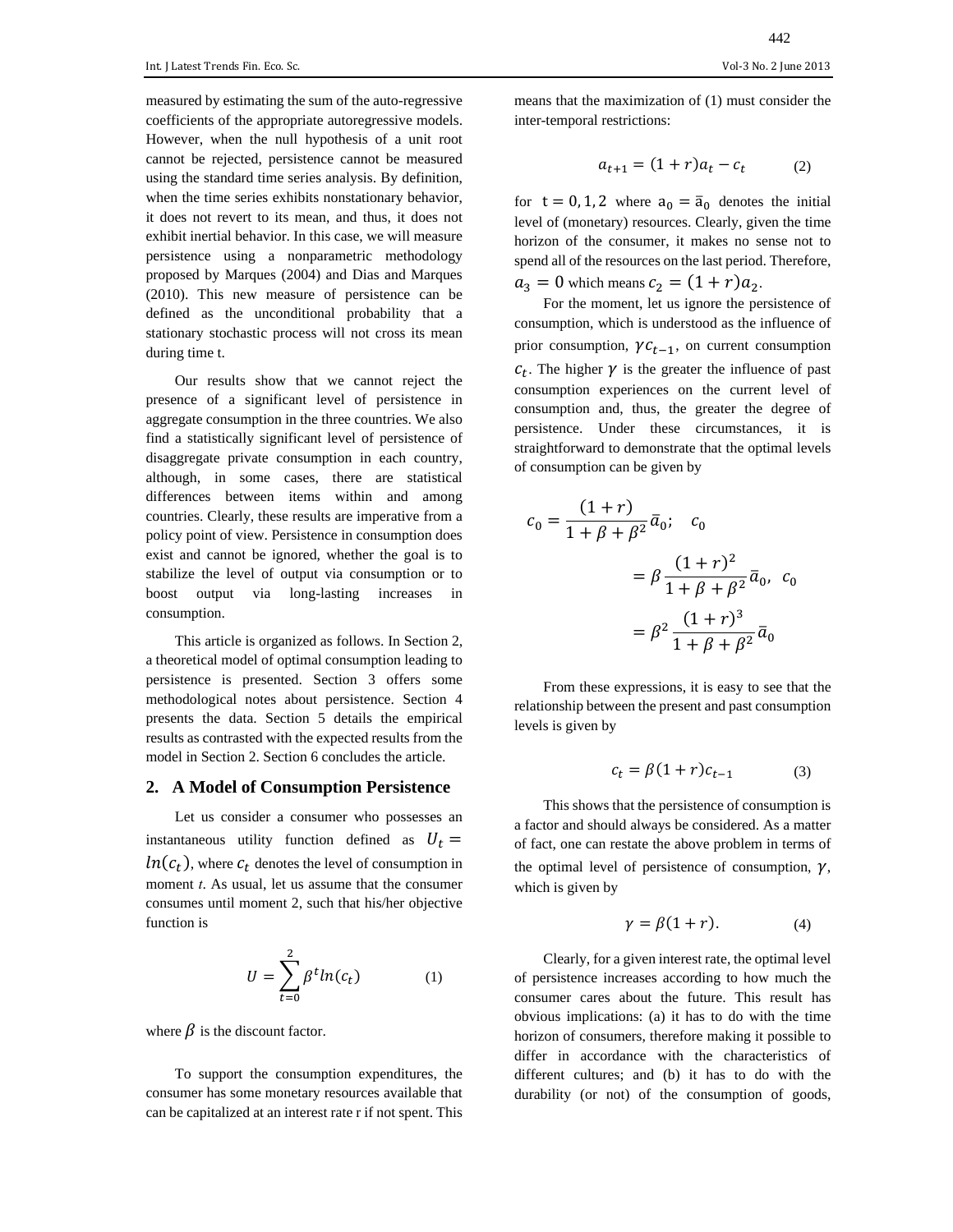therefore making it possible to differ in accordance with the characteristics of the different goods.

# **3. Persistence: Definitions and Methodological Notes**

Persistence can be broadly defined as the speed with which a variable (e.g., consumption) returns to its baseline (or its previous level) after, say, a shock (for instance, a macroeconomic policy measure) or an "innovation." In other words, consumption is said to be more inertial when it more slowly converges (or returns) to its previous level after the occurrence of a stimulus. Persistence is thus inversely related to the concept of mean reversion.

The implication of that definition is that the degree of persistence can be associated with both the speed with which consumption responds to a shock and the length (permanent or temporary) of the shock effects. When the value is small, consumption responds quickly to a shock and returns quickly to its trend. Conversely, when the value is high, the speed of adjustment is low, and consumption will tend to converge more slowly to its baseline. Therefore, if the degree of persistence is small, a shock tends to have temporary effects and conversely if the degree of persistence is high, a shock tends do have more longlasting effect.

Quantifying the response of consumption to a shock is indeed important not only because it may allow one to assessing the effectiveness of economic policy measures but also because it may show at what point it is more appropriate to act to overcome a harmful effect of a shock to consumption. By definition, quantifying the response of consumption to shocks implies evaluating the persistence of consumption.

Some authors have proposed that obtaining those estimates via the use of *autoregressive models* as estimates of persistence at time *t* will indicate how long we expect a shock to take to die off (if it ever does). A univariate AR(k) process is characterized by the following expression:

$$
y_t = \alpha + \sum_{j=1}^k \beta_j y_{t-j} + \varepsilon_t \qquad (5)
$$

where  $y_t$  denotes the aggregate and disaggregate private consumption at moment *t*, which is explained by a constant  $\alpha$ , by past values up to lag *k*, and by a number of other factors whose effect is captured by the random term  $\epsilon_t$ . Alternatively, (5) can also be reparameterized as follows:

$$
\Delta y_t = \alpha + \sum_{j=1}^{k-1} \delta_j \Delta y_{t-j} + (\rho - 1) y_{t-1} + \varepsilon_{\mathfrak{t}} \quad (6)
$$

where

$$
\rho = \sum_{j=1}^{k} \beta_j \tag{7}
$$

is the "sum of the auto-regressive coefficients" and  $\delta_j = -\sum_{i=j+1}^k \beta_i$ .

Again, the  $AR(k)$  process (5) (or (6)) can also be re-parameterized and written as

$$
(y_t - \mu) = \sum_{j=1}^{p-1} \delta_j \Delta (y_{t-j} - \mu) + \rho (y_{t-1} - \mu) + \varepsilon_t \tag{8}
$$

or equivalently

$$
\Delta y_t = \sum_{j=1}^{p-1} \delta_j \Delta(y_{t-j} - \mu) + (\rho - 1)(y_{t-1} - \mu)
$$
\n(9)

with

$$
\mu = \frac{\alpha}{1 - \rho} \tag{10}
$$

being the "unconditional mean" of the  $y_t$  series.

This formulation has the advantage of showing that persistence is related to the concept of "mean reversion" present in equation (8) or (9) by the term  $(\rho - 1)(y_{t-1} - \mu)$ . As long as  $(\rho - 1) < 0$  (or alternatively,  $\rho < 1$ , i.e., as long as the time series is said to be stationary, any unit deviation from the mean in period *t* - 1,  $(y_{t-1} - \mu)$ , will force the series in the next period to display (positive or negative) change in the amount  $(\rho - 1)$ , thus bringing it close to the mean.

Andrews and Chen (1994) propose the "sum of the autoregressive coefficients" (7) to be a measure of persistence, while other authors have proposed alternative measures of persistence, such as the largest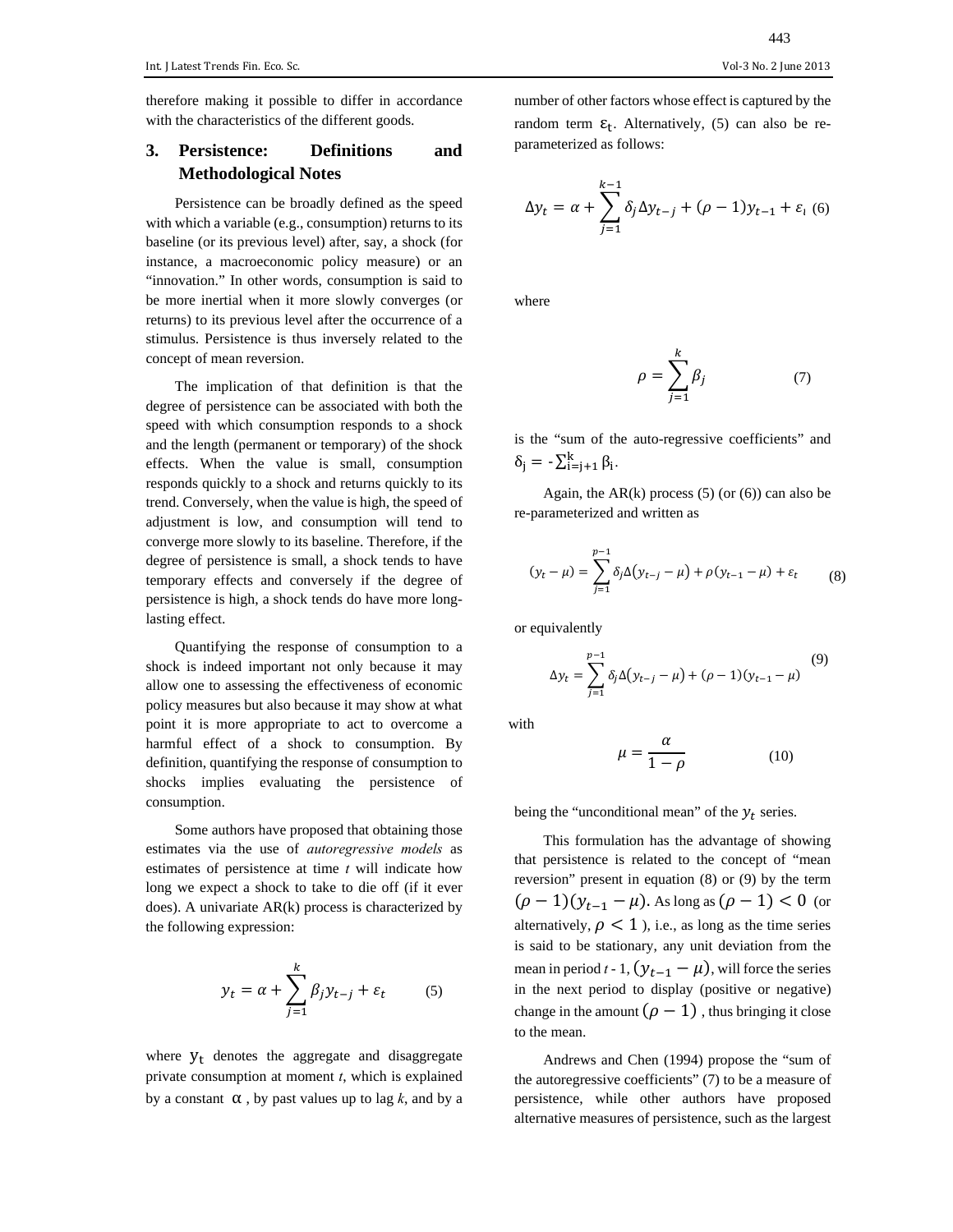autoregressive root, the spectrum at zero frequency, or "half-life." For a technical appraisal of these other measures, see, for instance, Marques (2004) and Dias and Marques (2010). The rationale for this measure comes from the fact that for  $|\rho| < 1$ , the cumulative effect of a shock on  $y_j$  is given by  $\frac{1}{1-\rho}$ .

One important implication of stationary autoregressive processes (that is,  $\rho < 1$ ) is that any shock has transitory effects, whereas under the autoregressive unit roots (or nonstationary) hypothesis (that is  $\rho = 1$ ), random shocks have a permanent effect on the system. Therefore, fluctuations are not transitory, and the system has no tendency to return to a stable value.

Unfortunately, the procedure described above is inappropriate when a data series is a "non stationary" process, i.e. when a series that has moved away from its mean does not reveal a tendency to return to it. Therefore, the existence of a unit root in the data generation process makes it impossible to accept the results of a traditional OLS estimation.

Marques (2004) and Dias and Marques (2010) have suggested a nonparametric measure of persistence, *γ*, based on the relationship between persistence and mean reversion. In particular, Marques (2004) and Dias and Marques (2010) suggested using the statistic

$$
\gamma = 1 - \frac{n}{T} \tag{11}
$$

where *n* stands for the number of times the series crosses the mean during a time interval with  $T + 1$ observations—the ratio n/T provides the degree of mean reversion—to measure the absence of mean reversion in a given series, given that it may be seen as the unconditional probability of that given series *not crossing* its mean in period *t*. In short, (11) measures how often the series does not revert to its mean, and (high/low) persistence indicates whether, after a shock, the series *reverts* to (or *crosses*) its mean more seldom or frequently. To put it differently, the less often a time series crosses its mean, the greater the degree of persistence and, thus, the higher the value of  $\gamma$ .

As Dias and Marques (2010) have shown, there is a one-to-one relationship between the sum of the

autoregressive coefficients  $\rho$  given by (7) and the nonparametric measure  $\gamma$  given by (11) when the data are generated using an AR(1) process. However, such a relationship no longer exists once higher-order autoregressive processes are considered, therefore giving rise to possibly crucial differences when measuring persistence in the series.

Expressions (8) or (9) are also useful because they help one to understand the importance of the mean and, in particular, what mean one should use to measure persistence. Clearly, to compute the estimate of persistence for each kind of consumption, the mean of each series must be computed, and therefore assumptions must be made about its behavior over time. As suggested in Marques (2004) and Dias and Marques (2010), a time-varying mean is more appropriate than the simple average for all the period under investigation.

One possibility is to consider whether the mean follows a linear deterministic trend given by  $\mu_t =$  $\bar{\mu} + \delta t + \varepsilon_t$  (with  $\varepsilon_t$  being a white noise process) and use the de-trended time series to measure persistence, as in (3). Again, however, this method is only viable when the time series represents a trendstationary process and the residuals represent a white noise process.

Using the alternative measure of persistence *γ* given by (11) also has advantages because it does not impose the need to assume a particular specification for the data generation process and, therefore, does not require a model for the series under investigation to be specified and estimated  $\gamma$  is indeed extracting all the information about the persistence from the data.<sup>2</sup>

# **4. Data and Preliminary Data Analysis**

This section describes the basic data set, presents the results of the unit root tests, and discusses the implications of the nonstationary nature of the data for persistence.

#### **4.1 Brief description of data set**

We use annual data for both aggregate and disaggregate private consumption for Italy (1970 to 2007), the United Kingdom (1963 to 2008) and Norway (1980 to 2006). Data for aggregate and disaggregate private consumption for each country were obtained from Eurostat, which classifies

<sup>&</sup>lt;sup>2</sup>The statistical properties of  $\gamma$  are extensively analysed in Marques (2004) and in Dias and Marques (2010).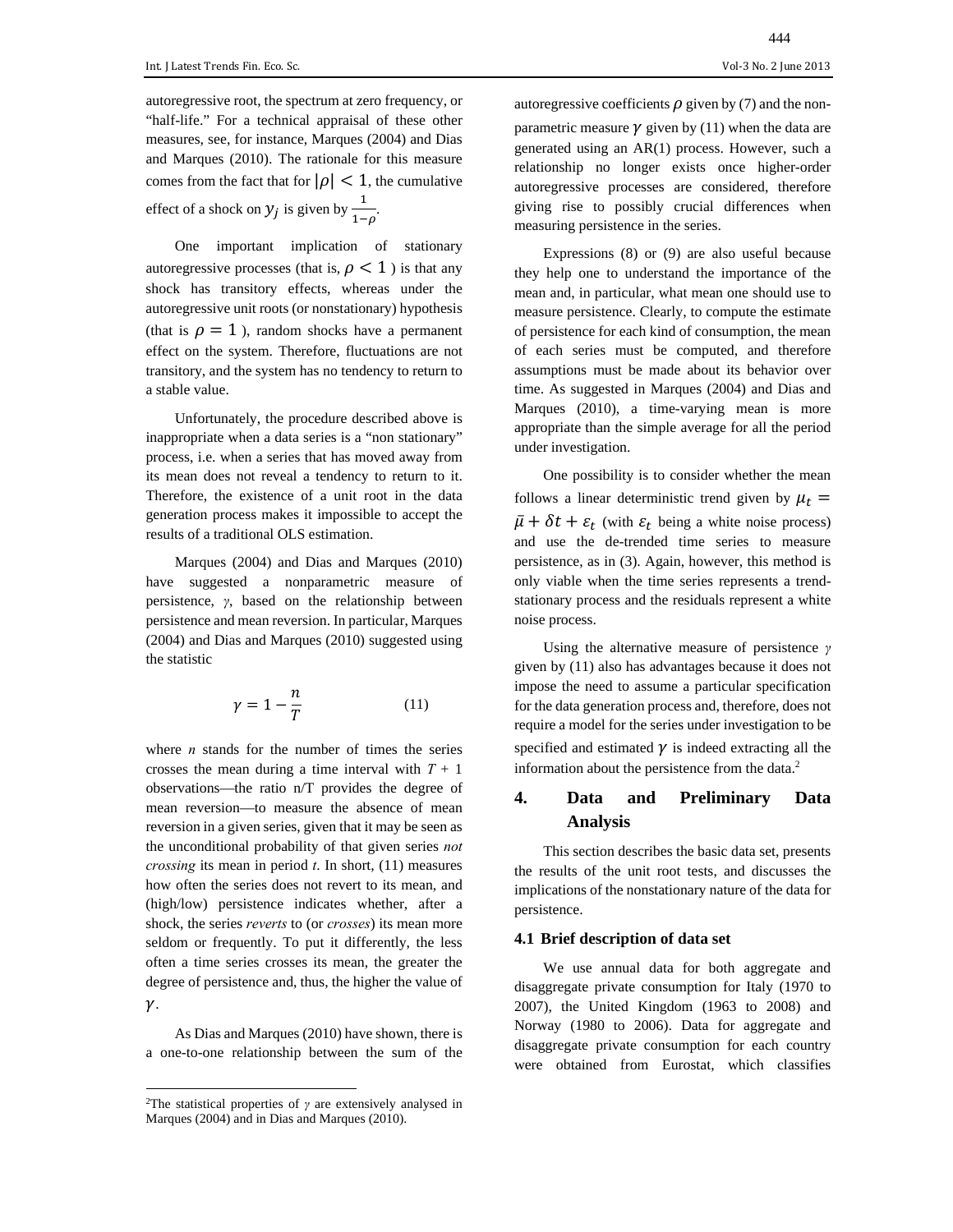household consumption expenditure by consumption purpose according to the Classification Of Individual Consumption by Purpose, COICOP (see Commission Regulation 113/2002 of January 23, 2002). Aggregate private consumption is defined as the sum of private consumption levels for the 12 categories at the twodigit level, as shown in Table 1.

Each one of these 12 categories includes household expenses that can be aggregated into four one-digit level groups: services, non-durables, semidurables and durables. For example, expenses with "housing" include "services" (actual rentals paid by tenants, including other actual rentals, services for the maintenance and repair of the dwelling, refuse and sewerage collection, etc.) as well as non-durables, such as materials for the maintenance and repair of the dwelling, water supply, electricity, liquid and solid fuels, gas, heat energy, etc. On the other hand, "transport," for example, includes services (maintenance and repair of personal transport equipment), semi-durables (spare parts and accessories for personal transport equipment), and durables (motor cars, motor cycles, bicycles, etc.). For this reason, it is impossible to isolate any direct association between the two categories. In particular, it would be impossible to develop a precise outlook about these four aggregate household expenses using the three-digit variables. This prevents us from measuring the persistence of these four important categories of household expenses.





Figure. 1. Aggregate private consumption for Italy (panel a), the United Kingdom (panel b) and Norway (panel c)

Clearly, "Food and non-alcoholic beverages" ( hereafter, "food"), "Furnishing, household equipment and routine maintenance of the house" (hereafter, "furnishing") and "Communications" are the three most important components of aggregate consumption. Together, they represent almost 50% of all private consumption but, in recent years, these three groups have consistently reduced their relevance in the three countries. However, the relative importance of these groups is different, with Norway being the country in which these items have more weight. On the other hand, we also detect differences across these countries when we consider each item. For United Kingdom, Food has less weight than for the other two countries.

#### **4.2 Testing Stationary**

We test the unit roots hypothesis for aggregate and disaggregate private consumption data for Italy, United Kingdom and Norway by using the modified Dickey–Fuller t test (also known as the Dickey–Fuller Generalized Least Squares test (DF-GLS) proposed by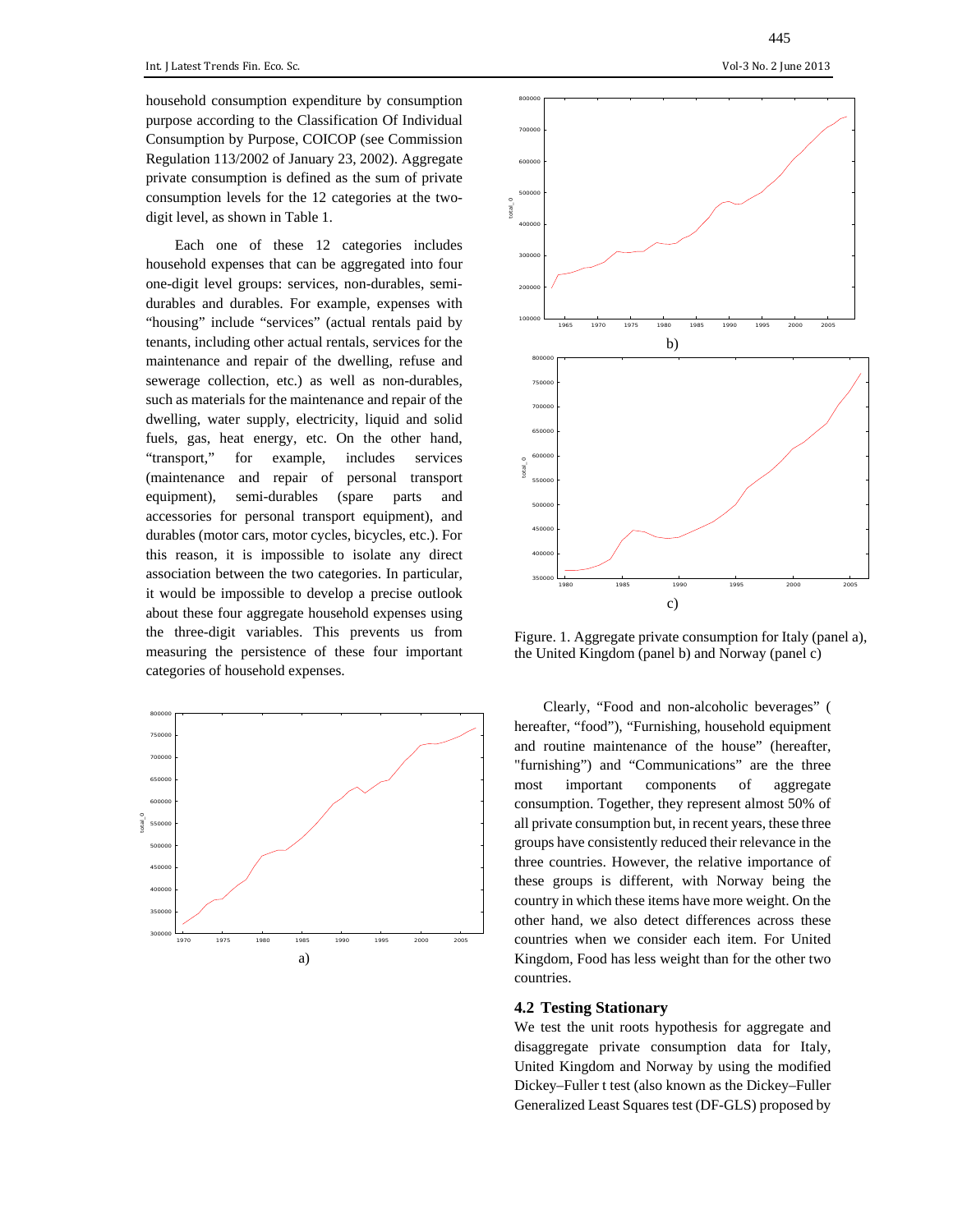Elliott et al. (1996). Essentially, the DF-GLS test is an augmented Dickey–Fuller test in which the time series is transformed via a (GLS) regression before performing the test. Elliott et al. (1996) and later studies have shown that this test has significantly greater power than the previous versions of the augmented Dickey–Fuller test. The AD-GLS *t*-test suggests that the null hypothesis of a unit root cannot be rejected for all variables at the 5% significance level (see Tables 1A, 2A and 3A in appendix).

of these two countries to leave the European Monetary System (EMS) in the summer of 1993.<sup>3</sup> For Norway, the breaking point is 1994 and coincides with the moment when the European Economic Area. (EEA) came into effect. $4$  We used the Chow (1966) test to confirm these dates as a structural break. For all cases, we have used Perron (1989)'s strategies to test the null hypothesis that the time series have a unit root with a possibly nonzero constant against the alternative that the process is "*trend-stationary.*"

| Country               | Period         | Food and non-<br>alcoholic<br>beverages | Clothing and<br>footwear | Housing, water,<br>electricity, gas<br>and other fuels | Furnishings,<br>household<br>equipment and<br>routine<br>maintenance of<br>the house | Health | Transport | Communications | Education | Alcoholic<br>beverages,<br>tobacco and<br>narcotics | Recreation<br>and culture | Restaurants<br>and hotels | Miscellaneous<br>goods and<br>services |
|-----------------------|----------------|-----------------------------------------|--------------------------|--------------------------------------------------------|--------------------------------------------------------------------------------------|--------|-----------|----------------|-----------|-----------------------------------------------------|---------------------------|---------------------------|----------------------------------------|
|                       | Overall Sample | 18,2%                                   | 3,5%                     | 9,1%                                                   | 19,7%                                                                                | 7,9%   | 2.5%      | 12,3%          | 1,7%      | 0.8%                                                | 6,3%                      | 9,1%                      | 8.9%                                   |
| Italy                 | 1970-1993      | 19.9%                                   | 4,1%                     | 9,4%                                                   | 20,1%                                                                                | 7,7%   | 1.9%      | 11,6%          | 1,0%      | 0.8%                                                | 5.9%                      | 9,1%                      | 8,5%                                   |
|                       | 1994-2008      | 15,2%                                   | 2,5%                     | 8.7%                                                   | 18,9%                                                                                | 8,2%   | 3.5%      | 13,6%          | 2,7%      | 0.9%                                                | 7,0%                      | 9,2%                      | 9,5%                                   |
|                       | Overall Sample | 12,2%                                   | 7,0%                     | 4,9%                                                   | 22,0%                                                                                | 5,4%   | 1,8%      | 14,5%          | 1,4%      | 1.3%                                                | 6,0%                      | 12,4%                     | 11,0%                                  |
| <b>United Kingdom</b> | 1963-1973      | 16,0%                                   | 10,4%                    | 4.2%                                                   | 25,4%                                                                                | 5,4%   | 1,8%      | 12,7%          | 0,7%      | 1,2%                                                | 0,9%                      | 12,5%                     | 8,8%                                   |
|                       | 1974-1993      | 12,2%                                   | 7,4%                     | 4.3%                                                   | 23,3%                                                                                | 5,1%   | 1.9%      | 15,0%          | 1,1%      | 1,4%                                                | 4,6%                      | 13,4%                     | 10,5%                                  |
|                       | 1994-2008      | 9,4%                                    | 4,1%                     | 6,3%                                                   | 17,7%                                                                                | 5,8%   | 1,6%      | 15,2%          | 2,2%      | 1,4%                                                | 11,8%                     | 11,1%                     | 13,5%                                  |
|                       | Overall Sample | 16,0%                                   | 5.9%                     | 5,7%                                                   | 21,7%                                                                                | 6,0%   | 2,6%      | 15,7%          | 1,5%      | 0,5%                                                | 11,3%                     | 5,6%                      | 7,6%                                   |
| Norway                | 1980-1987      | 17,7%                                   | 7,1%                     | 5.5%                                                   | 23,0%                                                                                | 6.0%   | 2.1%      | 18,0%          | 0,6%      | 0.5%                                                | 8,5%                      | 4,9%                      | 6,0%                                   |
|                       | 1988-1994      | 16.4%                                   | 6,5%                     | 5.2%                                                   | 24,0%                                                                                | 5,7%   | 2,8%      | 14,5%          | 0.9%      | 0.6%                                                | 9,7%                      | 5,6%                      | 8,0%                                   |
|                       | 1995-2006      | 14,7%                                   | 4,6%                     | 6.1%                                                   | 19,5%                                                                                | 6,1%   | 2,7%      | 14,7%          | 2,5%      | 0,5%                                                | 14,0%                     | 6,1%                      | 8,5%                                   |

#### **Table 1. Structure of private consumption**

 One major problem with unit root tests is the implicit assumption that deterministic trends are well determined. However, as Perron (1989) has argued, if there is a break in the deterministic component of the time series, then unit root tests will lead to misleading conclusions about the presence or absence of a unit root.

The literature on trend breaks in unit roots is vast and sometimes controversial but converges to the need to test the null hypothesis of a unit root with a possible known and/or unknown breaks in the series. In our empirical analysis below, we fully consider the possibility of both known and unknown structural breaks for aggregate consumption for the three countries. The known turning point is 1992 for Italy and the United Kingdom coincides with the decision

We find evidence for a stationary trend under the assumption of a process with known structural breaks in the trend (model B - "growth model") for Italy and in both the mean and the trend (model C - "crash and growth model") for the United Kingdom and Norway (see Table 2). In these cases, conventional parametric tests are appropriate for testing and measuring persistence.

<sup>3</sup>The Chow test did not confirm these dates as possible structural breaks because these sample periods include years before, and after the integration of the European Economic Community and the Euro Zone. We also considered a possible structural break in 1973 for the United Kingdom (at

the time of its integration into the EEC) and 1999 for Italy (with its entrance into the Euro Zone).

<sup>&</sup>lt;sup>4</sup>In 1992, the EFTA countries - Norway, Iceland, Switzerland and Liechtenstein - and the European Union established the European Economic Area.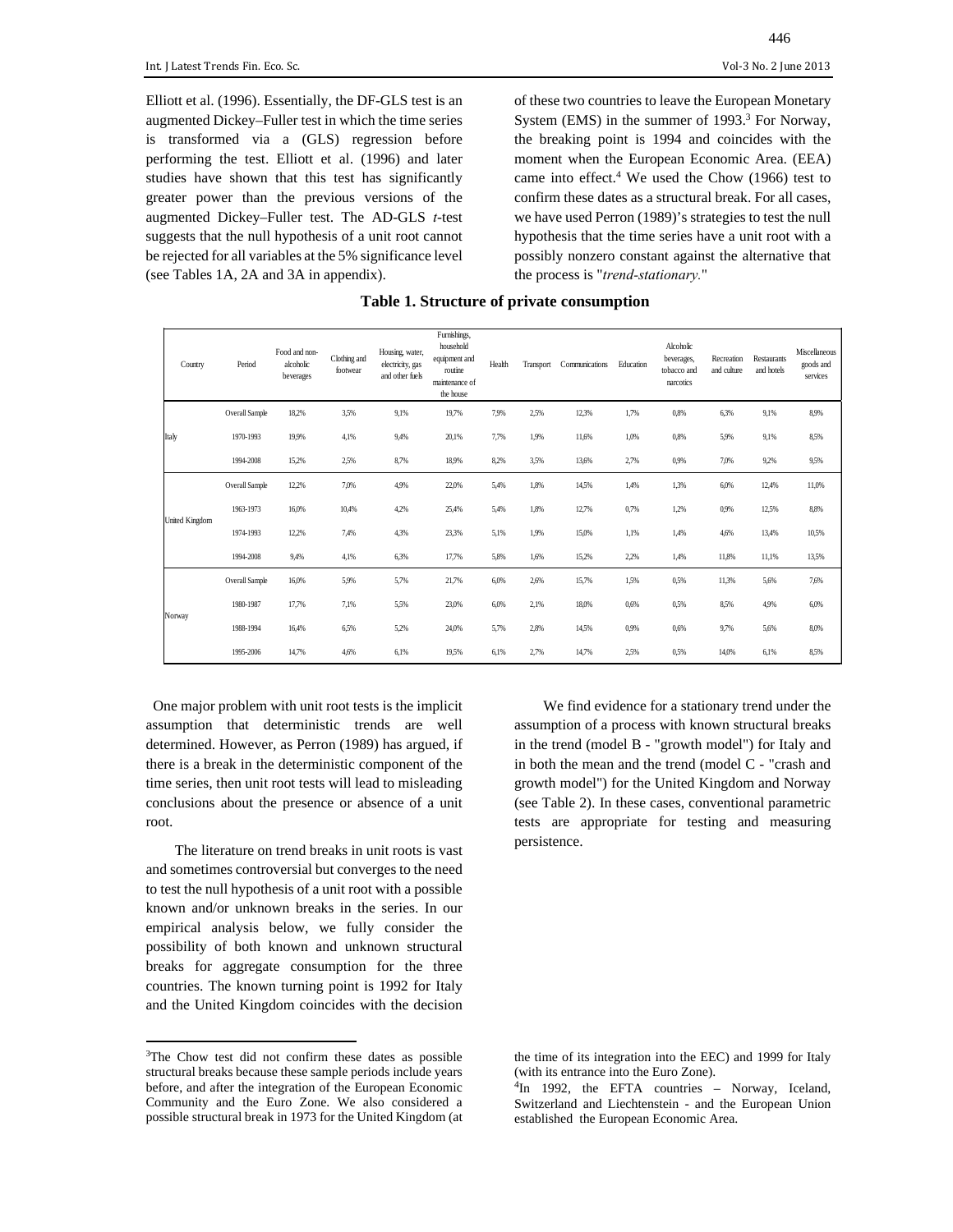**Table 2. Unit root** *t-***tests accommodating for the presence of a known structural break** 

| Country                                                                   | <b>Break Point</b> | Method <sup>(1)</sup> | Lag      | $ADF_t$<br>(5%) |
|---------------------------------------------------------------------------|--------------------|-----------------------|----------|-----------------|
| <b>Italy</b>                                                              | 1992               | Model B               |          | $-3.950$        |
| The United Kingdom                                                        | 1992               | Model C               |          | 4,080           |
| Norway                                                                    | 1994               | Model C               | $\theta$ | -4.240          |
| <sup>(1)</sup> See Perron's 1989 models A (crash model), B (growth model) |                    |                       |          |                 |

and C (crash and growth model)

# **5 The Level of Persistence of Private Consumption**

This section measures the level of persistence of aggregate and disaggregate private consumption for Italy, Norway and the United Kingdom. A simple visual inspection of the graphs for a sample including all time series suggests that one should measure the level of persistence using a time-varying mean framework.

We will measure persistence using two distinct methodologies. First, for the trend-stationary cases the residuals of the regressions of models B and C in Table 2 are used to compute the degree of persistence (or the sum of the autoregressive coefficients  $\rho$ ). We restrict this method to the aggregate private consumption of each country. Secondly, the level of persistence for aggregate and disaggregate private consumption is measured using the nonparametric strategy statistic (7) proposed by Marques (2004) and Dias and Marques (2010). We use the residuals of the regressions of models B and C (Table 2) and the cyclical component extracted using the Hodrick-Prescott filter. In both cases, we compute the degree of persistence of the overall period and corresponding sub-periods and perform simple tests on the statistical significance of the estimated level of persistence as well as of the differences between countries and between disaggregate private consumption items.

#### **5.1 A parametric measure of the degree of persistence**

The parametric level of persistence for each country is estimated for the aggregate private consumption of each country and for the overall sample period, the identified sub-periods and only the stationary cases. The sum of the auto-regressive coefficients  $\hat{\rho}$  is estimated using the following regression:

$$
\epsilon_t = \sum_{j=1}^{p-1} \delta_j \Delta \varepsilon_{t-j} + \rho \epsilon_{t-1} + \varepsilon_t \quad (12)
$$

where  $\epsilon_t$  are the residuals of models B and C presented in Table 2 in the Appendix.

The results are presented in Table 3 and suggest a high degree of persistence of private aggregate consumption for the three countries given that one cannot reject the null hypothesis of equal persistence at a 5% significance level for any of them. Lags are included to account for serial correlation, and *t*statistics are heteroskedastic-consistent for the persistence coefficient.

**Table 3. Measuring persistence of private aggregate** 

**consumption: the parametric case** 

| Countries          | <b>Break Points</b> | Method  | Lags     | D     | $t_{\alpha}$ |
|--------------------|---------------------|---------|----------|-------|--------------|
| Italy              | 1992                | Model B |          | 0.728 | 6,996        |
| The United Kingdom | 1992                | Model C |          | 0,784 | 10,750       |
| Norway             | 1994                | Model C | $\theta$ | 0.688 | 4.359        |

To test the possibility of a change in persistence in the two sub-periods, we estimated the following model proposed by Marques (2004):

$$
\epsilon_t = \sum_{j=1}^{p-1} \delta_j \Delta \varepsilon_{t-j}
$$
  
+ 
$$
\sum_{j=1}^{p-1} \lambda_j D_t \Delta \varepsilon_{t-j} + \rho_1 \varepsilon_{t-1}
$$
  
+ 
$$
\rho_2 D_t \varepsilon_{t-1} + \varepsilon_t
$$
 (13)

where  $D_t$  is a dummy variable that is zero for  $t < T_R$  $(T_B$  being the break time) and 1 otherwise. Parameter  $\rho_2$  is basically used to test the change in persistence between the two periods. Because heteroskedasticity across sub-periods might be a problem (even though not within sub-periods), the corresponding *t*-statistics for this parameter in Table 4 were computed using heteroskedastic-consistent standard errors.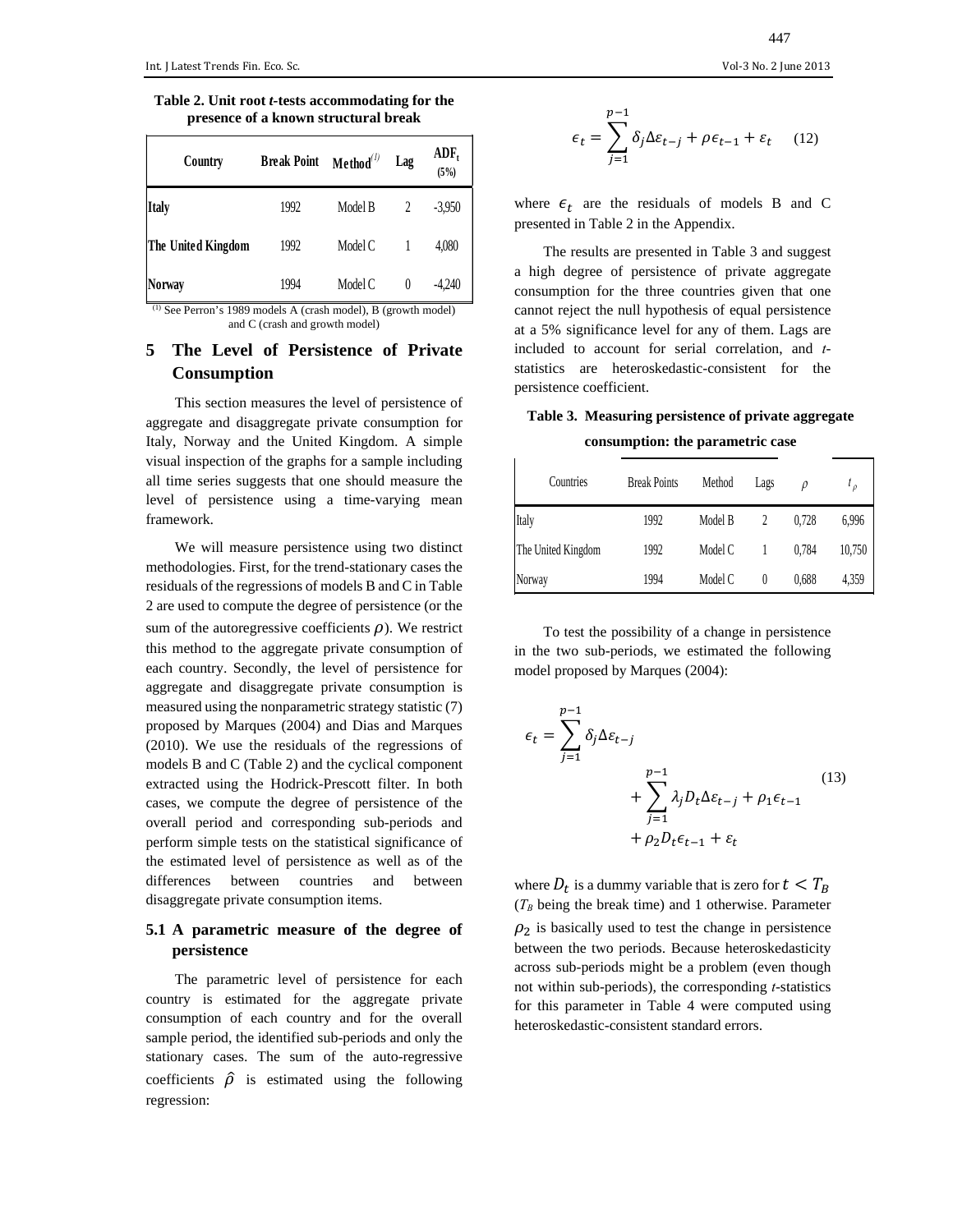**Table 4. Test for a change in persistence** 

|        | Country               | <b>Break Points</b> | Method  | Lags | $t_{\alpha2}$ | Result    |
|--------|-----------------------|---------------------|---------|------|---------------|-----------|
| Italy  |                       | 1992                | Model B |      | 1.578         | No Change |
|        | <b>United Kingdom</b> | 1992                | Model C |      | $-0.3195$     | No Change |
| Norway |                       | 1994                | Model C |      | $-0.028$      | No Change |

In summary, the estimation of the autoregressive coefficients suggests statistically significant evidence of a strong degree of persistence in the three countries. An exogenous and random shock will basically have the same permanent effect on aggregate private consumption in the three countries. In accordance with the model presented in Section 2, these results suggest that there are no significant differences among the three countries' discount factors and/or interest rates. The results also suggest no statistical evidence of a change in the level of persistence between the two subperiods of the sample for the three countries.

#### **5.2 The non-parametric measure of the degree of persistence**

In this section, the non-parametric approach is used to measure the degree of persistence. We begin by using the innovations from Perron's crash and growth model. The results are presented in Table 5 and confirm the presence of a strong level of persistence in the United Kingdom, Italy and (although this is more tenuous) Norway. The null hypothesis of equal persistence could not be rejected in comparing the level of persistence between Norway and the United Kingdom for a test of 5% significance and between Norway and Italy for a test of 10% significance.

**Table 5. Measuring persistence in Aggregate Private Consumption: nonparametric approach Perron's crash and growth model** 

|                           |                       | <b>Overall Sample</b> |                 | 1 <sup>st</sup> Sub-Period |                 | $2nd$ Sub-Period |                |
|---------------------------|-----------------------|-----------------------|-----------------|----------------------------|-----------------|------------------|----------------|
| <b>Countries</b>          | $\mathbf{T}_\text{B}$ | v                     | se <sub>g</sub> | $\gamma_1 = 1 - \alpha_1$  | $se_{\alpha 1}$ | $\alpha_{2}$     | $se_{\alpha2}$ |
| <b>Italy</b>              | 1992                  | $0.763*$              | 0,069           | $0.739*$                   | 0,091           | $-0.061$         | 0,145          |
| <b>The United Kingdom</b> | 1992                  | $0.870*$              | 0,050           | $0.900*$                   | 0,062           | 0.088            | 0,106          |
| <b>Norway</b>             | 1994                  | $0.667*$              | 0,091           | $0,800*$                   | 0,120           | 0,300            | $0,180 +$      |

*Note: \* Denotes the rejection of the null of*  $γ = 0.5$  *(absence of persistence) while + denotes the rejection of the null of equal*  $γ = 0.5$  *(absence of persistence) while + denotes the rejection of the null of equal persistence between the two sub-periods for a test of 5% significance level in both cases.* 

This means that a policy innovation or a random shock that affects household expenditures will tend to have more permanent effects on United Kingdom and Italy than on Norway. Moreover, these shocks will tend to influence private consumption in Norway to deviate more quickly from its trend than will occur in the other countries. In the context of the current fiscal programs that are being implemented to tackle the economic crisis, our results suggest that Norwegian private consumption will more quickly reverse its long-run trend than one would expect for the United Kingdom and Italian private consumption. To put it in another way, the same fiscal stimulus would be more effective in Norway than in the other two countries.

In addition, we also tested the null hypothesis of a change in persistence between the sub-periods using the strategy proposed by Dias and Marques (2010). We estimated the following model:

$$
x_t = \alpha_1 + \alpha_2 d_t + u_t \tag{14}
$$

where  $x_t$  equals 1 if the time series crosses its mean and zero otherwise and  $d_t$  is a dummy variable that is 0 for  $t \leq T_R$  and 1 otherwise. From (14), we can see that  $\alpha_1 = 1 - \gamma_1$  and  $\alpha_2 = \gamma_1 + \gamma_2$  are the measures for the first and second sub-periods, respectively. Therefore, testing the change of persistence amounts to testing if  $\alpha_2$  is significantly different from zero.

Our results do not suggest that aggregate consumption has recently changed its level of persistence in Italy and the United Kingdom. However, for Norway, one can reject the null hypothesis of equal persistence between the two sub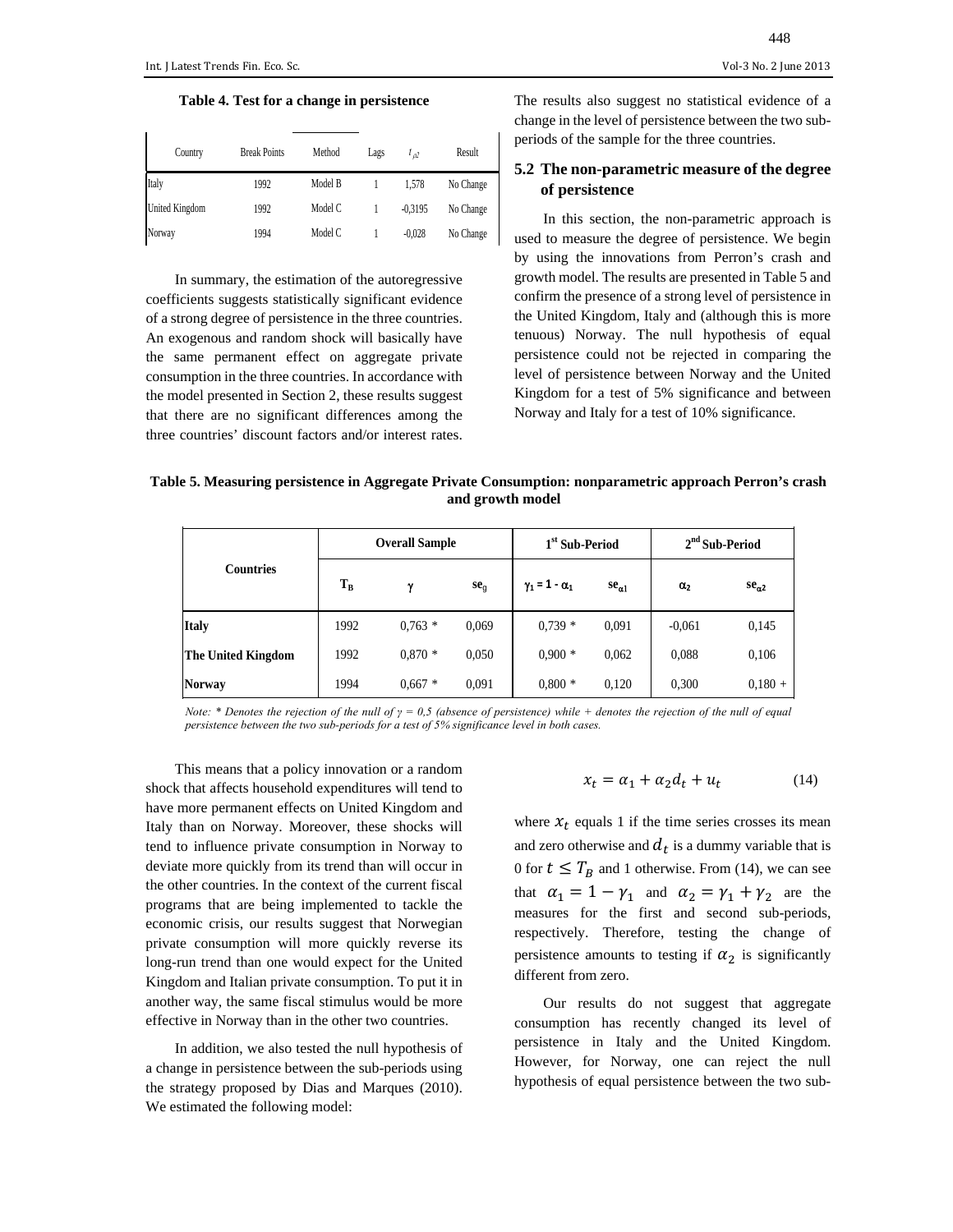periods. Clearly, Norwegian aggregate private consumption became less persistent after 1994.

This change in the inertial behavior of aggregate consumption might be due to a change in preferences resulting in the strengthening of consumer habits. Consumers with stronger habits tend to respond more slowly to a stimulus and thus are more reluctant to change their consumption pattern to include a greater amount of green economic behavior, for example. Moreover, as the model in Section 2 shows, changes in household discount factors and interest rates may also explain changes in consumption persistence. The intensity of the current financial and economic crises may be a reason why households are more reluctant to anticipate their consumption, which is particularly relevant for durables.

The literature also points out that different combinations of habits (harmful/beneficial, addition/not-addiction and addictive/multiplicative) and risk aversion (strong/weak) conditions (Wendner 2003) may change consumer willingness to substitute present for future consumption and may thus effect steady-state capital intensity, the savings rate and the economic growth rate. In particular, under certain circumstances (Belbute and Brito, 2008), stronger habits create fewer consumers' willing to postpone their consumption and create a greater impact of inertia on steady-state capital intensity. Furthermore, given the links among habits, persistence, patterns of saving and economic growth (Shieh et al. 2000; Carrol et al. 1997,2000; Lahiri and Puhakka 1998; Wendner, 2002), the presence of persistence in private consumption not only affects savings and growth rates but also might help to explain the strong evidence that economic growth significantly precedes an increase in the occurrence of saving.

Let us now turn to the case in which we measure persistence based on the cyclical component extracted from the time series with the HP Filter. We will first consider aggregate private consumption for the three countries as presented in Table 5.

|                           |       | <b>Overall Sample</b> |       | 1 <sup>rt</sup> Sub-Period |                 | $2ndSub-Period$ |                |
|---------------------------|-------|-----------------------|-------|----------------------------|-----------------|-----------------|----------------|
| <b>Countries</b>          | $T_B$ | γ                     | se.   | $\gamma_1 = 1 - \alpha_1$  | $se_{\alpha 1}$ | $\alpha_2$      | $se_{\alpha2}$ |
| <b>Italy</b>              | 1992  | $0.763*$              | 0,069 | $0.739*$                   | 0.091           | $-0.061$        | 0,145          |
| <b>The United Kingdom</b> | 1992  | $0.783*$              | 0,063 | $0.733*$                   | 0.076           | $-0.142 +$      | 0,129          |
| <b>Norway</b>             | 1994  | $0.778*$              | 0,080 | $0,800*$                   | 0.111           | 0.050           | 0.167          |

**Table 6. Persistence in Aggregate Private Consumption: the HP- filter case** 

*Note:*\* Denotes the rejection of the null of  $\gamma = 0.5$  (absence of persistence) whereas + denotes the rejection of the null of equal persistence *between the two sub-periods for a test of 5% significance level in both cases.*

The use of the HP filter confirms the presence of a significantly high degree of persistence of aggregate consumption for each country, but unlike in the previous case, there are no statistically significant differences among the countries. Moreover, the results also suggest that British consumers became more reluctant to change their consumer patterns after the turning point (persistence increased after 1992). Recall that during the process of ratification of the Maastricht Treaty (formally the Treaty on the European Union), the speculation caused by the negative results of the first Danish referendum (June 1992) and the uncertainty surrounding the French referendum (September 1992) gave rise to speculative turbulence in currency markets, forcing Italian and British authorities to withdraw their currencies from the European Exchange Rate Mechanism on September 16, 1992. The "black Wednesday" and the speculative

attacks that followed until the middle of 1993 were only the result of a series of events catalyzed by the reunification of Germany in 1990. This event was unprecedented in history in merging a large and rich economy with a smaller economy with a much lower standard of living. For Norway, the change in the degree of inertia between the sub-periods is neither clear nor statistically significant.

#### **5.3 Persistence of disaggregate private consumption: the HP filter case**

Having established that aggregate private consumption involves a significant degree of inertia for the three countries, to assess the potential design of optimal public policies, it is important to measure persistence within the various categories of household expenses. In fact, the aggregate measures of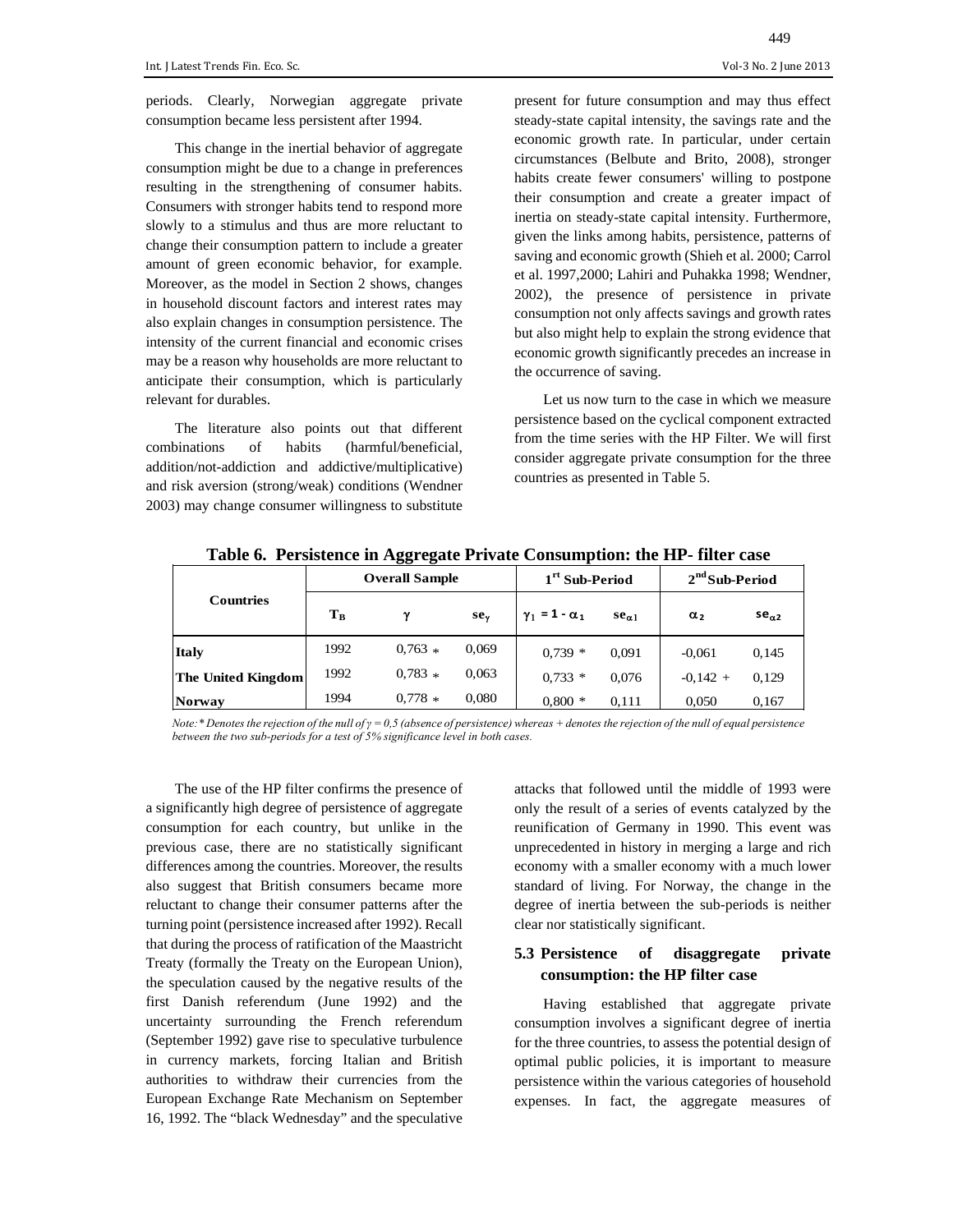persistence occlude the variability in the amount of inertia for the different categories of consumers' spending. This is a predictable result given that the discount factor (i.e., concern about the future) was shown to be relevant to achieving the optimal degree of consumption persistence. It is obvious that different types of consumption goods have different levels of durability.

The first general conclusion is that one cannot reject the null hypothesis of presence of a statistically significant process of persistence in any of the nine categories of consumer expenses. Moreover, the null hypothesis of the tests of the change in persistence between the two sub-periods could not be rejected for the three countries and all items at a 5% of significance level.

|                              |       | <b>Overall Sample</b> |                 | 1 <sup>st</sup> Sub-Period |                 | $2nd$ SuB-Period      |                |
|------------------------------|-------|-----------------------|-----------------|----------------------------|-----------------|-----------------------|----------------|
| <b>Variables</b>             | $T_B$ | γ                     | $se_{\gamma 1}$ | $\gamma = 1 - \alpha_1$    | $se_{\alpha 1}$ | $\alpha$ <sub>2</sub> | $se_{\alpha2}$ |
| Food                         | 1992  | $0.711*$              | 0,073           | $0,696*$                   | 0,097           | $-0.038$              | 0,155          |
| <b>Clothing &amp; Shoes</b>  | 1992  | $0,763*$              | 0,069           | $0.783*$                   | 0,091           | 0,049                 | 0,145          |
| Housing & Utilities          | 1992  | $0.605*$              | 0,079           | $0,652*$                   | 0,104           | 0,119                 | 0,165          |
| <b>Furnishing</b>            | 1992  | $0,684*$              | 0,075           | $0,652*$                   | 0,099           | $-0.081$              | 0,158          |
| Health                       | 1992  | $0.684*$              | 0,075           | 0.609                      | 0,098           | $-0,191$              | 0,155          |
| Transport                    | 1992  | $0.816*$              | 0,063           | $0,826*$                   | 0,083           | 0,026                 | 0,132          |
| <b>Communications</b>        | 1992  | $0,658*$              | 0,077           | $0.696*$                   | 0,101           | 0,096                 | 0,161          |
| <b>Education</b>             | 1992  | $0.763*$              | 0,069           | $0,783*$                   | 0,091           | 0,049                 | 0,145          |
| <b>Alcohol and Narcotics</b> | 1992  | $0.789*$              | 0,066           | $0,739*$                   | 0,086           | $-0,128$              | 0,137          |

| Table 7. Persistence of Disaggregate Private Consumption for Italy: the HP-Filter |  |  |
|-----------------------------------------------------------------------------------|--|--|
|                                                                                   |  |  |

*Note: \* Denotes the rejection of the null of*  $γ = 0,5$  *(absence of persistence) while + denotes the rejection of the null of equal persistence between the two sub-periods for a test of 5% significance level in both cases.* 

Consider first the case of Italy (Table 7) and note that transportation expenses are the most persistent (0.816), whereas housing expenses exhibit a lower degree of inertia (0.605). However, for the overall period, the null hypothesis of equal persistence could only be rejected for a test of 5% significance when we compared housing with transportation and with alcohol and drugs. This result is surprising because housing mainly includes services, non-durables and semi-durable items, while transport is primarily composed of durables goods. Moreover, there is no statistically significant evidence of a change in persistence between before and after the break for any of the nine items for private consumption.

In the United Kingdom, although the results show a wide range of degrees of inertia across the nine categories, the null hypothesis of equal persistence could only be rejected for a test of 5% significance for furnishings (0.652) and clothing and shoes (0.804).

When the results for the sub-periods examined here are considered, we find that it is impossible to reject the null hypothesis of absence of persistence for furnishings. Before the break, education is the item with the highest level of persistence, but the figures are only statistically different from those for furnishings and of communication. Moreover, the pattern of persistence between the sub-periods suggests that for two categories of household expenses (education and communication), there was a clear change in the degree of persistence. In particular, education expenses became less persistent, whereas communications expenses turned out to be more persistent.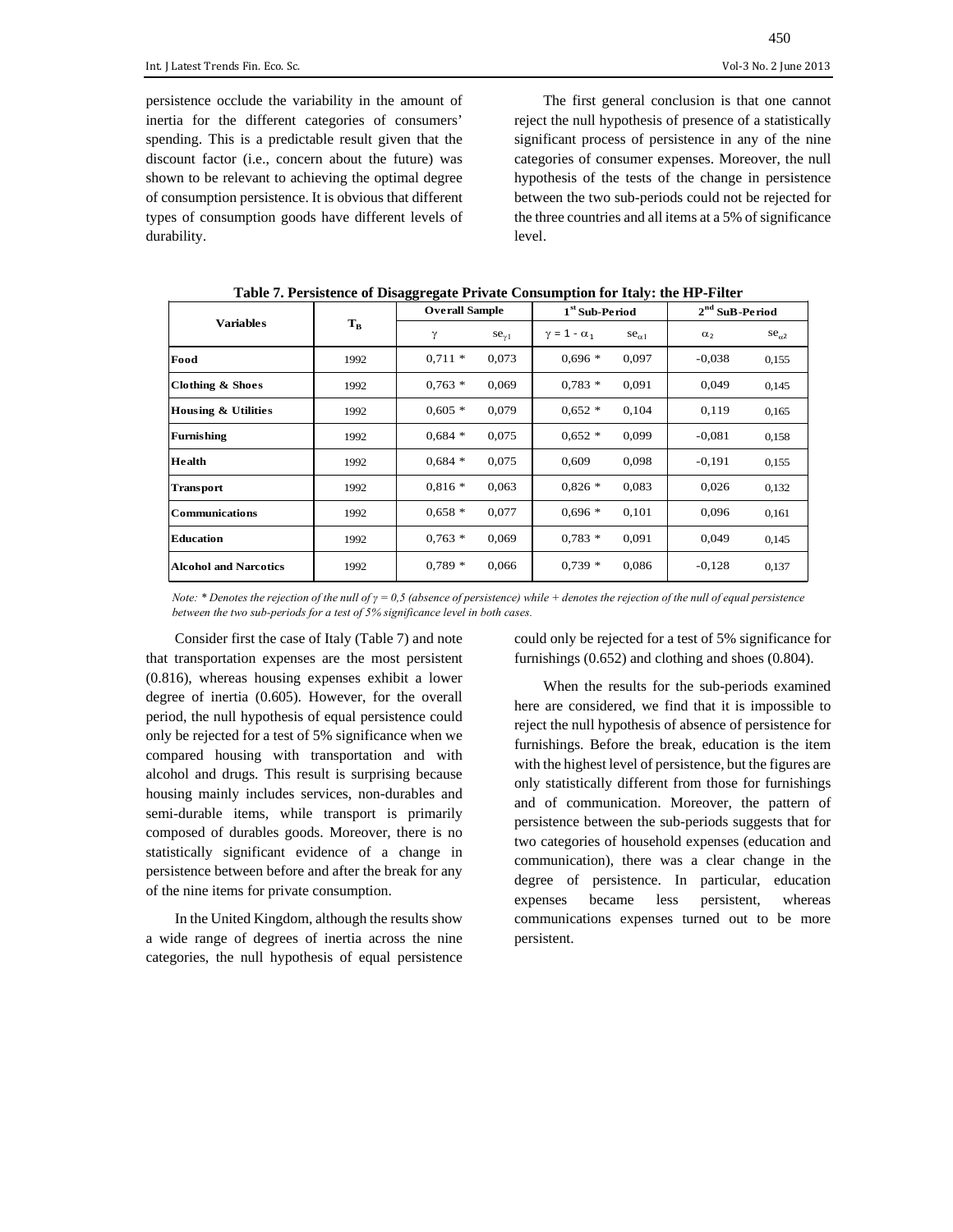|                                | 88<br>-<br>$\mathbf{T}_{\texttt{B}}$ | <b>Overall Sample</b> |                 | 1 <sup>st</sup> Sub-Period |                 | $2nd$ Sub-Period |                |
|--------------------------------|--------------------------------------|-----------------------|-----------------|----------------------------|-----------------|------------------|----------------|
| <b>VARIABLES</b>               |                                      | γ                     | $se_{\gamma 1}$ | $\gamma_1 = 1 - \alpha_1$  | $se_{\alpha 1}$ | $\alpha_2$       | $se_{\alpha2}$ |
| Food                           | 1992                                 | $0,739*$              | 0,063           | $0,733*$                   | 0,082           | $-0.017$         | 0,139          |
| Clothing & Shoes               | 1992                                 | $0,804*$              | 0,057           | $0,767*$                   | 0,073           | $-0.108$         | 0,125          |
| <b>Housing &amp; Utilities</b> | 1992                                 | $0,696*$              | 0,065           | $0,733*$                   | 0,085           | 0,108            | 0,145          |
| <b>Furnishing</b>              | 1992                                 | $0,652*$              | 0,072           | 0.600                      | 0,088           | $-0,150$         | 0,149          |
| <b>Health</b>                  | 1992                                 | $0,696*$              | 0,068           | $0.700*$                   | 0,086           | 0,013            | 0,146          |
| <b>Transport</b>               | 1992                                 | $0,696*$              | 0,063           | $0.733*$                   | 0,085           | 0,108            | 0,145          |
| <b>Communications</b>          | 1992                                 | $0.717*$              | 0,069           | $0,633*$                   | 0,081           | $-0.242 +$       | 0,138          |
| <b>Education</b>               | 1992                                 | $0,739*$              | 0,063           | $0,833*$                   | 0,078           | $0.271 +$        | 0,133          |
| <b>Alcohol and Narcotics</b>   | 1992                                 | $0,739*$              | 0,065           | $0,733*$                   | 0,082           | $-0.017$         | 0,139          |

|  |  |  | Table 8. Persistence of Disaggregate Private Consumption for the United Kingdom: the H-P filter |  |
|--|--|--|-------------------------------------------------------------------------------------------------|--|
|  |  |  |                                                                                                 |  |

*Note:\* Denotes the rejection of the null of*  $\gamma = 0.5$  *(absence of persistence) whereas + denotes the rejection of the null of equal persistence between the two sub-periods for a test of 5% significance level in both cases.* 

Finally, the case of Norway confirms the presence of a high degree of persistence in seven of the nine categories of household expenses and no statistical evidence of differences among them. The null hypothesis of the absence of a significant degree of persistence could not be rejected for education or alcohol and drugs at a 5% significance level. Moreover, the results also suggest that it was impossible to reject the null hypothesis of equal persistence before and after the break for three items: clothing, education and alcohol and drugs. In particular, clothing has become more inertial since 1994. Conversely, education and alcohol and drugs reduced their degree of persistence, which means that the effects of random shocks affecting these items became more temporary after the break than they were before.

|                                |       | <b>Overall Sample</b> |                 | $1st$ Sub-Period                   |                 | $2nd$ Sub-Period      |                |
|--------------------------------|-------|-----------------------|-----------------|------------------------------------|-----------------|-----------------------|----------------|
| <b>Variables</b>               | $T_B$ | γ                     | $se_{\gamma 1}$ | $\gamma_1 = \mathbf{1} - \alpha_1$ | $se_{\alpha 1}$ | $\alpha$ <sub>2</sub> | $se_{\alpha2}$ |
| Food                           | 1994  | $0.704*$              | 0,087           | $0,733*$                           | 0,122           | 0,067                 | 0,183          |
| Clothing & Shoes               | 1994  | $0,778*$              | 0,080           | $0,667*$                           | 0,106           | $-0.250 +$            | 0,160          |
| <b>Housing &amp; Utilities</b> | 1994  | $0,778*$              | 0,080           | $0,800*$                           | 0,111           | 0,050                 | 0,167          |
| <b>Furnishing</b>              | 1994  | $0.704*$              | 0,088           | $0,800*$                           | 0,119           | 0,217                 | 0,179          |
| <b>Health</b>                  | 1994  | $0,741*$              | 0,084           | $0,800*$                           | 0,116           | 0,133                 | 0,174          |
| <b>Transport</b>               | 1994  | $0.815*$              | 0,075           | $0,867*$                           | 0,103           | 0,117                 | 0,155          |
| <b>Communications</b>          | 1994  | $0,778*$              | 0,080           | $0,800*$                           | 0,111           | 0,050                 | 0,167          |
| <b>Education</b>               | 1994  | 0,630                 | 0,093           | $0,867*$                           | 0,108           | $0.533 +$             | 0,162          |
| <b>Alcohol and Narcotics</b>   | 1994  | 0,630                 | 0.093           | $0.800*$                           | 0.119           | $0.383 +$             | 0,179          |

| Table 9. Persistence of Disaggregate Private Consumption for Norway: the H-P filter |  |  |
|-------------------------------------------------------------------------------------|--|--|
|                                                                                     |  |  |

*Note: \* Denotes the rejection of the null of*  $γ = 0.5$  *(absence of persistence) whereas + denotes the rejection of the null of equal persistence between the two sub-periods for a test of 5% significance level in both cases.* 

Finally, the level of persistence of each item across the three countries are compared, we find that housing is more persistent in Norway (0.778) than in Italy (0.605) at a 5% significance level. This means that, all else being equal, the same policy shock will have more long-lasting effects on Norwegian housing expenses than they will in Italy. Conversely, Norwegian private expenses on alcohol and drugs (0.630) are statistically less inertial than their Italian equivalent (0.789) using the same 5% test. Therefore, all else being equal, the same policy will have more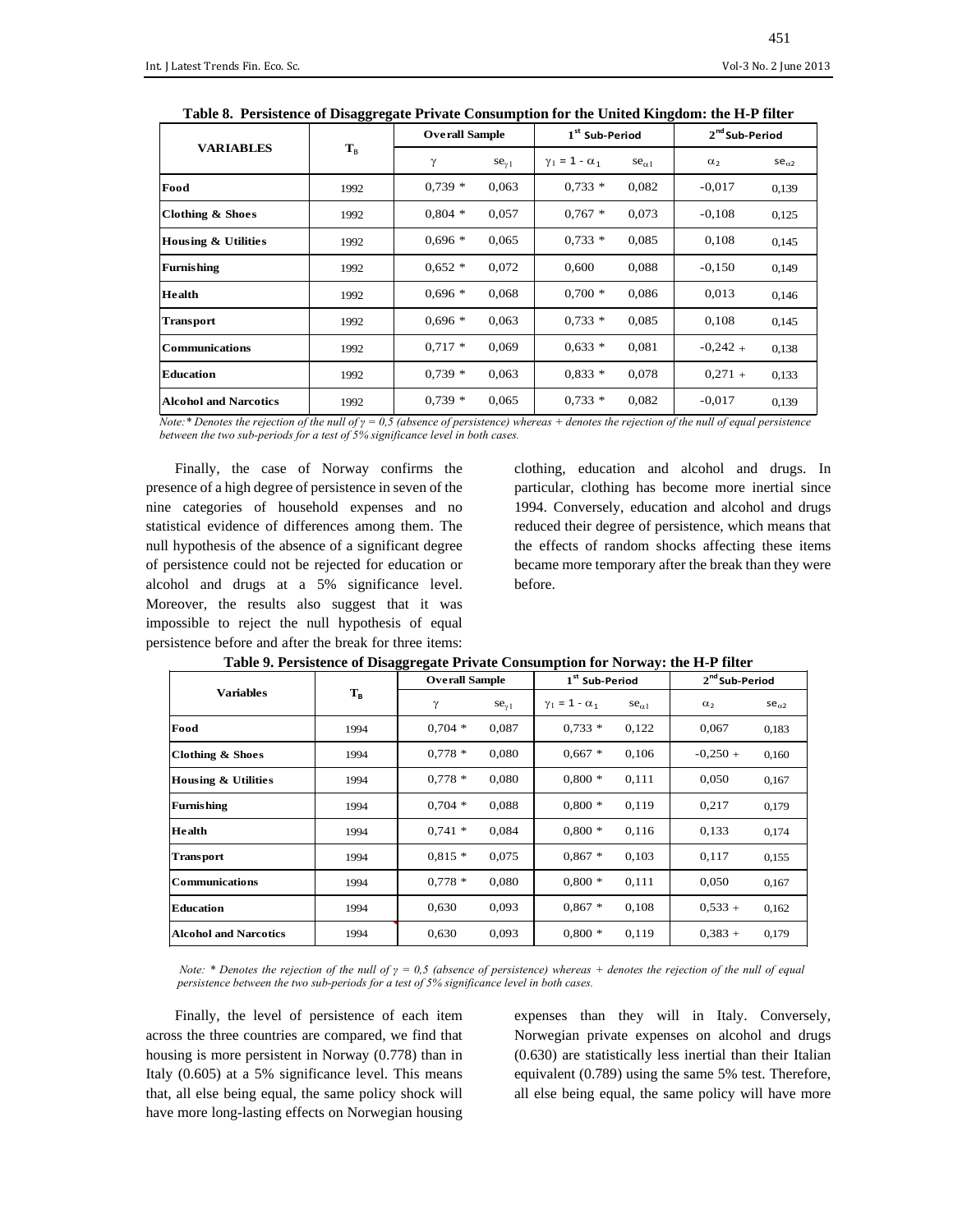temporary effects on private expenses on alcohol and drugs in Norway than in Italy.

The null hypothesis of equal persistence was also rejected for a test of 10% when comparing transportation in the United Kingdom (0.696), Italy (0.816) and Norway (0.815). Moreover, Italian private expenses on education were found to be more persistent than the corresponding Norwegian expenses at a 10% significance level.

#### **6 Conclusion**

The goal of this article is to analyze the degree of persistence of aggregate and disaggregate private consumption for Italy, Norway and the United Kingdom, and thereby contribute to the design of public countercyclical policies that act through private aggregate and disaggregate consumption. We use a non-parametric methodology proposed by Marques (2004) and Dias and Marques (2010) to measure persistence that is more flexible and broader in scope than other measures used in the literature, particularly estimations of the sum of the autoregressive coefficients.

Our results show that the presence of significant degree of persistence in aggregate consumption in the three countries cannot be refuted. The null hypothesis of an equal level of persistence could only be rejected, at a 5% significance level, when the United Kingdom and Norway were compared. The fact that this result has only been confirmed using one of the three models described in this article is most likely due to the use of different methods to extract the long-term mean. In addition, we only found statistically significant evidence of changes in persistence before and after the known structural break for Norwegian aggregate private consumption.

Clearly, these results are consistent with the theoretically expected results (such as those presented in the model of optimal consumption in section 2). Because negligible differences in the interest rates for the three countries exist, the results accord with different cultural considerations such as the time horizon of consumers.

With few exceptions, the presence of a statistically significant level of persistence in disaggregate private consumption across the three countries also could not be rejected. Furthermore, the hypothesis of equal persistence between items within and across countries could only be rejected in few cases.

Clearly, these results are significant from a policy perspective. As a matter of fact, persistence in consumption does exist and cannot be ignored, whether the goal is to stabilize the level of output via consumption or to boost output via long-lasting increases in consumption.

The evidence for high persistence in aggregate consumption in the three countries reflects strong habit formation mechanisms. Therefore private aggregate consumption will react slowly. However, given the high degree of persistence of aggregate private consumption, the good news is that policies that act trough consumption will tend to have long lasting and larger effects.

Furthermore, the implications can also be considered from a relative perspective. The differences in the degree of persistence across different types of private consumption categories suggest that public policies can be implemented in a favorable setting in which their effects will tend to reinforce themselves, be long lasting and larger. In particular, policies may be selective and focused on those categories of consumption that are more persistent.

Because cultural differences are not easily changed, one possible instrument is interest rates. Our results do show that a decrease in interest rates intended to boost investment may also lead to undesirable results from the viewpoint of consumption, particularly for durables.

In future work, it is our intention to consider other countries, allowing for other characteristics that make them different. Because it is obviously difficult to measure the discount factor, one promising avenue seems to be that of considering the interest rate and the degree of aversion to risk. Moreover, our results do not show statistically significant evidence of differences in persistence levels of aggregate and disaggregate private consumption within and among the three countries, except for a few cases. This may be due to the use of annual data, which only allow us to capture long-term effects, whereas households might react differently in the short term to changes in policy or to exogenous and random shocks. For that reason, to evaluate the persistence of aggregate and disaggregate private consumption using quarterly or monthly data would be a natural extension of our work.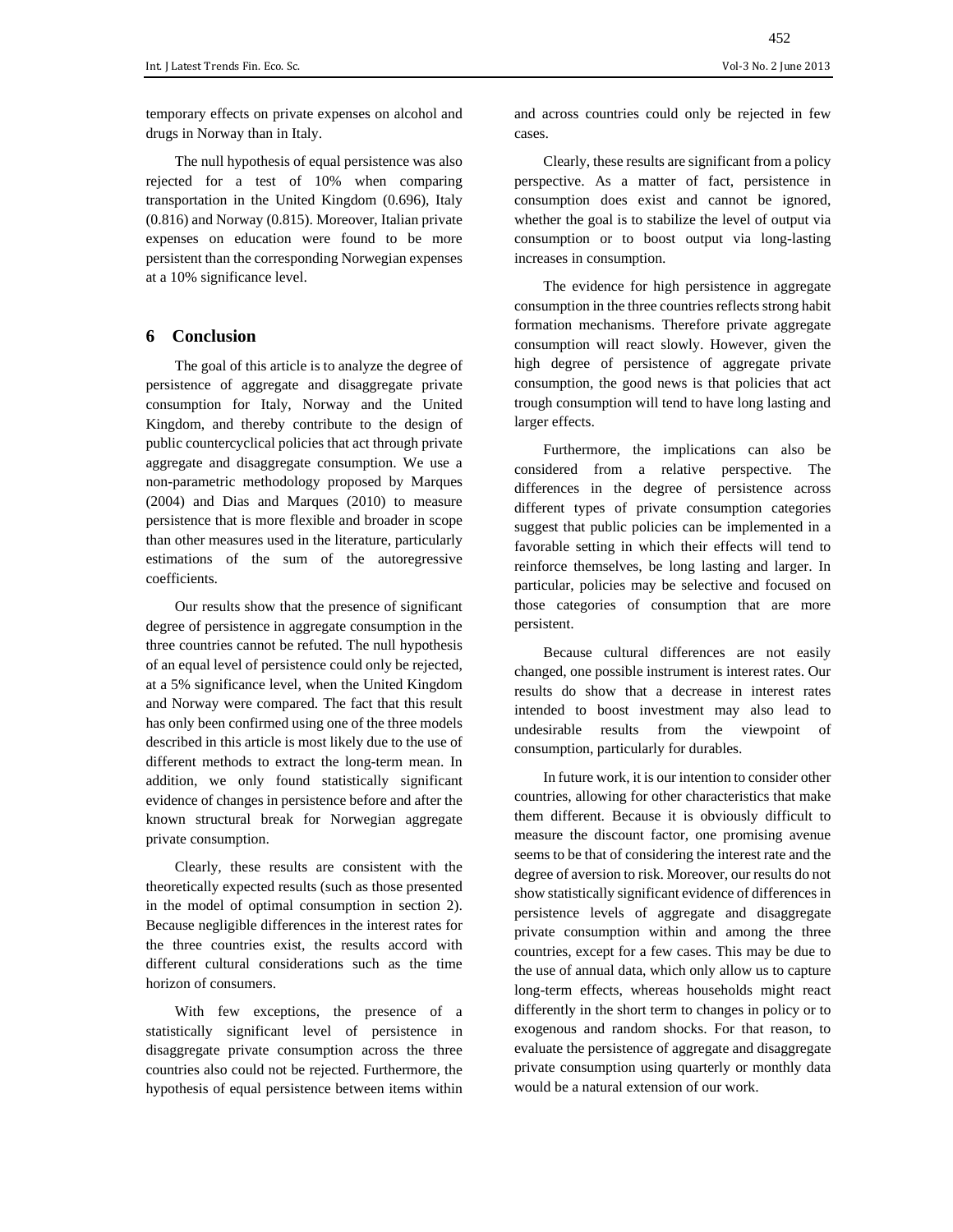| Appendix – Unit Roots tests |  |  |
|-----------------------------|--|--|
|-----------------------------|--|--|

|                              |                           |              |          | $\checkmark$ |            |
|------------------------------|---------------------------|--------------|----------|--------------|------------|
| VARIABLE                     | <b>DET</b>                | Lags         | $t_c$    | $t_{\tau}$   | <b>BIC</b> |
| Aggregate Consumption        | <b>Constant and Trend</b> | $\mathbf{1}$ | $-2,150$ | $-3,283$     | 18,241     |
| Food                         | <b>Constant and Trend</b> | $\mathbf{1}$ | $-1,410$ | $-3,283$     | 14,244     |
| Clothing                     | Constant                  | $\mathbf{1}$ | 0,613    | $-2,417$     | 14,818     |
| Housing                      | <b>Constant and Trend</b> | $\mathbf{1}$ | $-0,305$ | $-3,348$     | 14,917     |
| Furnishing                   | <b>Constant and Trend</b> | 4            | $-0,765$ | $-3,081$     | 14,485     |
| Health                       | <b>Constant and Trend</b> | $\mathbf{1}$ | $-1,481$ | $-3,348$     | 12,834     |
| Transport                    | Constant                  | $\mathbf{1}$ | 0,987    | $-2,417$     | 15,954     |
| Communications               | Constant                  | 3            | 0,019    | $-2,325$     | 12,776     |
| Education                    | Constant                  | $\mathbf{1}$ | $-0,268$ | $-2,417$     | 10,4336    |
| <b>Alcohol and Narcotics</b> | Constant                  | 1            | $-1,679$ | $-2,417$     | 12,012     |

Table 1A – DF-GLS Unit root tests – Italy

Table 2A – DF-GLS Unit root tests – United Kingdom

| <b>VARIABLES</b>             | <b>DET</b>                | Lags         | $t_c$     | t,      | <b>BIC</b> |
|------------------------------|---------------------------|--------------|-----------|---------|------------|
| Aggregate Consumption        | <b>Constant and Trend</b> | 1            | $-1,775$  | $-3,50$ | 20,896     |
| Food                         | Constant                  | 0            | 0,175     | $-2,93$ | 16,478     |
| Clothing                     | Constant                  | $\mathbf{1}$ | 2,431     | $-2,93$ | 15,778     |
| Housing                      | <b>Constant and Trend</b> | $\Omega$     | $-11,498$ | $-3,50$ | 17,383     |
| Furnishing                   | <b>Constant and Trend</b> | $\mathbf{1}$ | $-2,190$  | $-3,50$ | 16,505     |
| Health                       | <b>Constant and Trend</b> | 1            | $-2,757$  | $-3,50$ | 13,857     |
| Transport                    | <b>Constant and Trend</b> | 1            | $-2,430$  | $-3,50$ | 18,480     |
| Communications               | Constant                  | $\mathbf{1}$ | 2,268     | $-2,93$ | 14,519     |
| Education                    | <b>Constant and Trend</b> | 1            | $-1,990$  | $-3,50$ | 14,683     |
| <b>Alcohol and Narcotics</b> | <b>Constant and Trend</b> | 0            | $-6,119$  | $-3,50$ | 16,766     |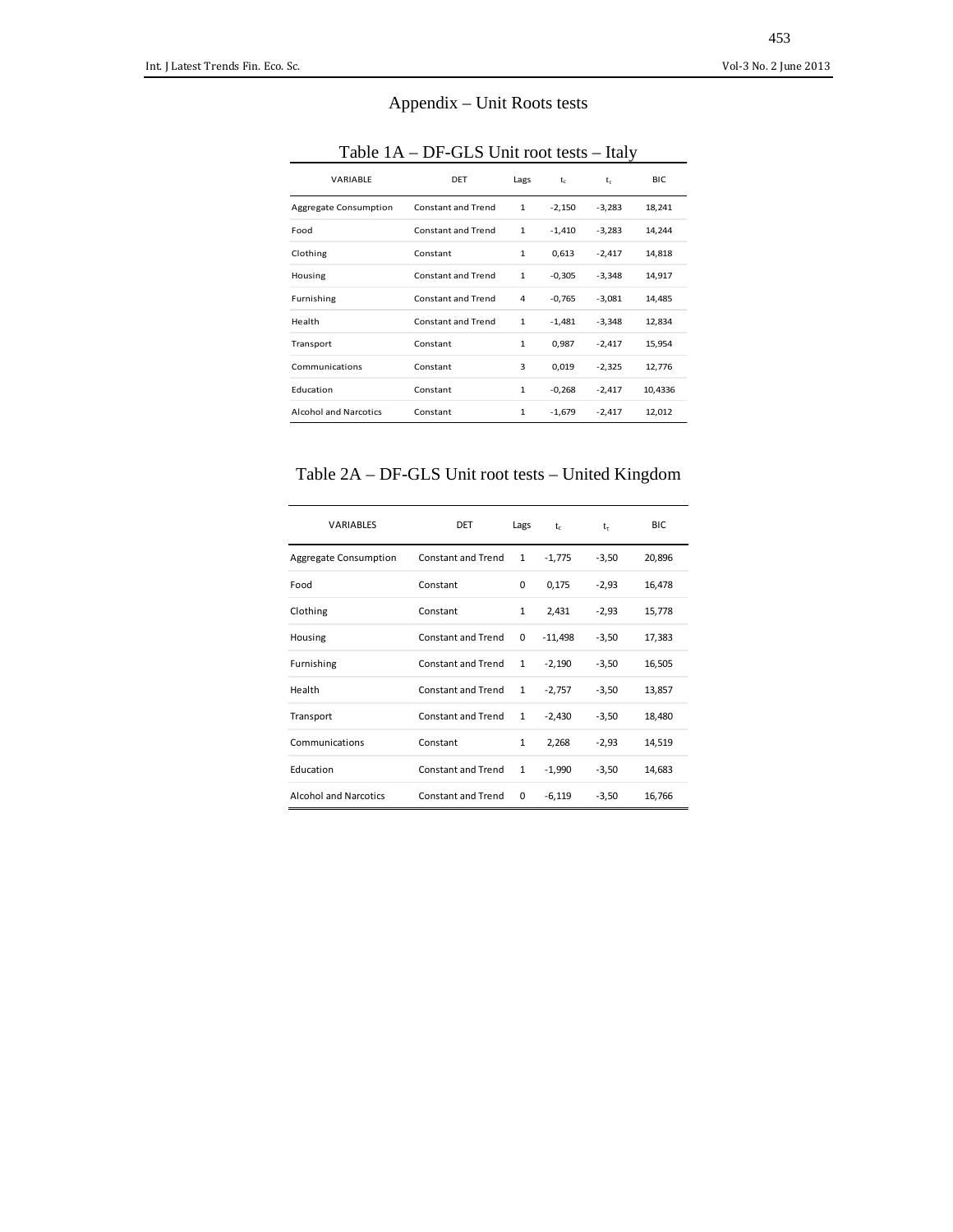| Table 3A – DF-GLS Unit root tests – Norway |                           |      |             |          |            |
|--------------------------------------------|---------------------------|------|-------------|----------|------------|
| VARIABLE                                   | <b>DET</b>                | Lags | $t_{\cdot}$ | t,       | <b>BIC</b> |
| Aggregate Consumption                      | <b>Constant and Trend</b> | 1    | $-0,560$    | $-3,485$ | 18,056     |
| Food                                       | Constant and Trend        | 1    | $-1,527$    | $-3,485$ | 13,889     |
| Clothing                                   | Constant                  | 1    | $-0,126$    | $-2,485$ | 14,060     |
| Housing                                    | Constant and Trend        | 2    | $-1,166$    | $-3,485$ | 14,255     |
| Furnishing                                 | Constant and Trend        | 1    | $-0,248$    | $-3,485$ | 13,937     |
| Health                                     | Constant                  | 1    | 0,427       | $-2,485$ | 12,529     |
| Transport                                  | <b>Constant and Trend</b> | 1    | $-1,112$    | $-3,485$ | 16,714     |
| Communications                             | Constant and Trend        | 1    | $-0,484$    | $-3,485$ | 14,381     |
| Education                                  | Constant                  | 1    | $-0,445$    | $-2,485$ | 10,997     |
| Alcohol and Narcotics                      | Constant                  | 7    | $-0,271$    | $-2,485$ | 13,771     |

# Table 3A – DF-GLS Unit root tests – Norway

#### **References**

- [1] Ascari, G., (2003), "Price/Wage Staggering and Persistence: A Unifying Framework," Journal of Economic Surveys, 17, 511-540.
- [2] Belbute, J. and P. Brito, (2008), "On Sustainable Endogenous Growth Under Intertemporally Dependent Preferences," ICFAI Journal of Environmental Economics, 6(4), 7-28.
- [3] Belbute, J. and A. Caleiro (2009), "Measuring the Persistence on Consumption in Portugal," Journal of Applied Economic Sciences, IV, 2(8) (Summer), 185-202.
- [4] Bouakez, H. and T. Kano (2006), "Learning-By-Doing or Habit Formation?," Review of Economic Dynamics, 9, 508-524.
- [5] Caleiro, A. (2009), "How Upside Down Are Political Business Cycles When There is Output Persistence," Research in Economics, 63(1), 22- 26.
- [6] Carroll, C. (2000), "Saving and Growth with Habit Formation," American Economic Review, 90 (3), 341-355.
- [7] Carrol, C., J. Overland and D. Weil (1997), "Comparison Utility in a Growth Model," Journal of Economic Growth, 2(4), 339-397.
- [8] Chow, G. (1960), "Tests of Equality Between Sets of Coefficients in Two Linear Regressions," Econometrica, 28, 591-605.
- [9] Clemente, J, A. Montanés and M. Reyes (1998), "Testing for a Unit Root in Variables With a

Double Change in the Mean," Economic Letters, 59, 175-182.

- [10] Cogley, T. and J. Nason (1995), "Output Dynamics in Real-Business-Cycle Models," American Economic Review, 85, 492-511.
- [11] Constantinides, G. (1990), "Habit Formation: a Resolution of the Equity Premium Puzzle," Journal of Political Economy, 98, 519-543.
- [12] Dias, Daniel, and C. R. Marques (2010), "Using Mean Reversion as a Measure of Persistence," Economic Modelling, 27, 262-273.
- [13] Dickey, D. and W. Fuller (1979), "Distribution of Estimators for Autoregressive Time Series With a Unit Root," Journal of the American Statistical Association, 74, 427-431.
- [14] Duesenberry, C. (1949), "Income-Consumption Relations and their Implications," in Metzler, Income, Employment and Public Policy. Income, Saving and the Theory of Consumer Behavior. Cambridge: Harvard University Press.
- [15] Elliott, G., T. Rotemberg, and J. Stock (1996), "Efficient Tests for an Autoregressive Unit Root," Econometrica, 64, 813-836.
- [16] Gärtner, M. (1996), "Political Business Cycles When Real Activity is Persistent," Journal of Macroeconomics, 18, 679-692.
- [17] Gärtner, M. (1999), "The Election Cycle in the Inflation Bias: Evidence From the G-7 Countries," European Journal of Political Economy, 15, 705-725.